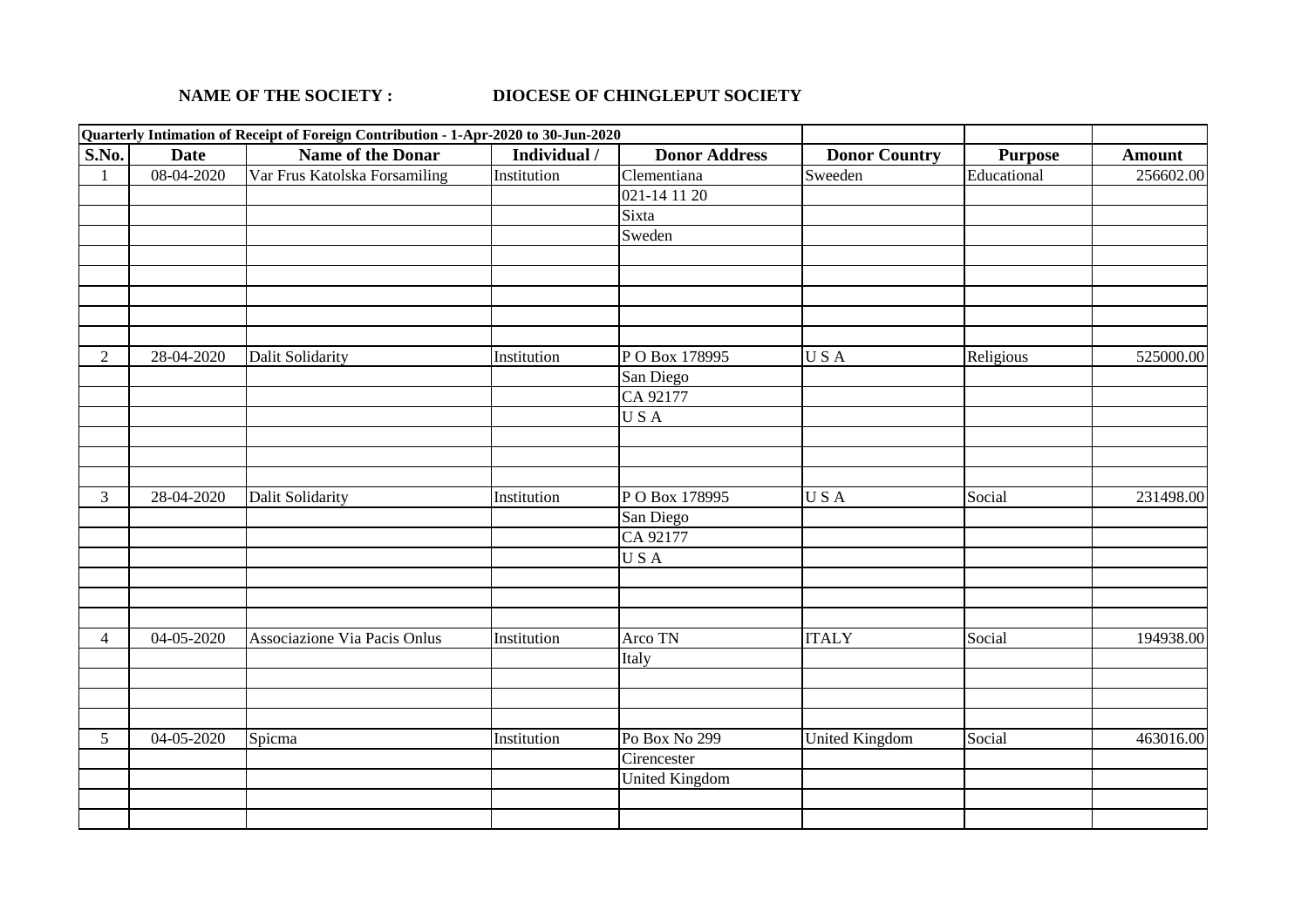| 6      | 04-05-2020   | St Joseph & Michael Church                  | Institution | 1314 Central Ave               | USA                   | Religious | 535780.00  |
|--------|--------------|---------------------------------------------|-------------|--------------------------------|-----------------------|-----------|------------|
|        |              |                                             |             | <b>Union City</b>              |                       |           |            |
|        |              |                                             |             | N J 0787 - 3124                |                       |           |            |
|        |              |                                             |             | USA                            |                       |           |            |
|        |              |                                             |             |                                |                       |           |            |
|        |              |                                             |             |                                |                       |           |            |
|        |              |                                             |             |                                |                       |           |            |
|        |              |                                             |             |                                |                       |           |            |
| $\tau$ | 11-05-2020   | Guenther Thomann Undfrau Claudia Individual |             | Thomann                        | Austria               | Social    | 511748.00  |
|        |              |                                             |             | Weingartnerstrasse 50          |                       |           |            |
|        |              |                                             |             | Austira                        |                       |           |            |
|        |              |                                             |             |                                |                       |           |            |
|        |              |                                             |             |                                |                       |           |            |
|        |              |                                             |             |                                |                       |           |            |
| 8      | $11-05-2020$ | William R Kiefer                            | Individual  | 81 L A Costa Drive             | USA                   | Social    | 4521000.00 |
|        |              |                                             |             | Montgomery TX 77356            |                       |           |            |
|        |              |                                             |             | USA                            |                       |           |            |
|        |              |                                             |             |                                |                       |           |            |
|        |              |                                             |             |                                |                       |           |            |
|        |              |                                             |             |                                |                       |           |            |
| 9      | 20-05-2020   | Diocese of Rottenburg - Stuttgart           | Institution | <b>Bishofliches Ordinariat</b> | Germany               | Social    | 325049.00  |
|        |              |                                             |             | Post Fach 9 D-72101            |                       |           |            |
|        |              |                                             |             | Rottenburg                     |                       |           |            |
|        |              |                                             |             | Neckar                         |                       |           |            |
|        |              |                                             |             |                                |                       |           |            |
|        |              |                                             |             | Germany                        |                       |           |            |
|        |              |                                             |             |                                |                       |           |            |
|        |              |                                             |             |                                |                       |           |            |
|        |              |                                             |             |                                |                       |           |            |
| 10     | 27-05-2020   | Spicma                                      | Institution | Po Box No 299                  | <b>United Kingdom</b> | Social    | 273161.00  |
|        |              |                                             |             | Cirencester                    |                       |           |            |
|        |              |                                             |             | <b>United Kingdom</b>          |                       |           |            |
|        |              |                                             |             |                                |                       |           |            |
|        |              |                                             |             |                                |                       |           |            |
|        |              |                                             |             |                                |                       |           |            |
| 11     | 27-05-2020   | Spicma                                      | Institution | Po Box No 299                  | <b>United Kingdom</b> | Social    | 134916.00  |
|        |              |                                             |             | Cirencester                    |                       |           |            |
|        |              |                                             |             | <b>United Kingdom</b>          |                       |           |            |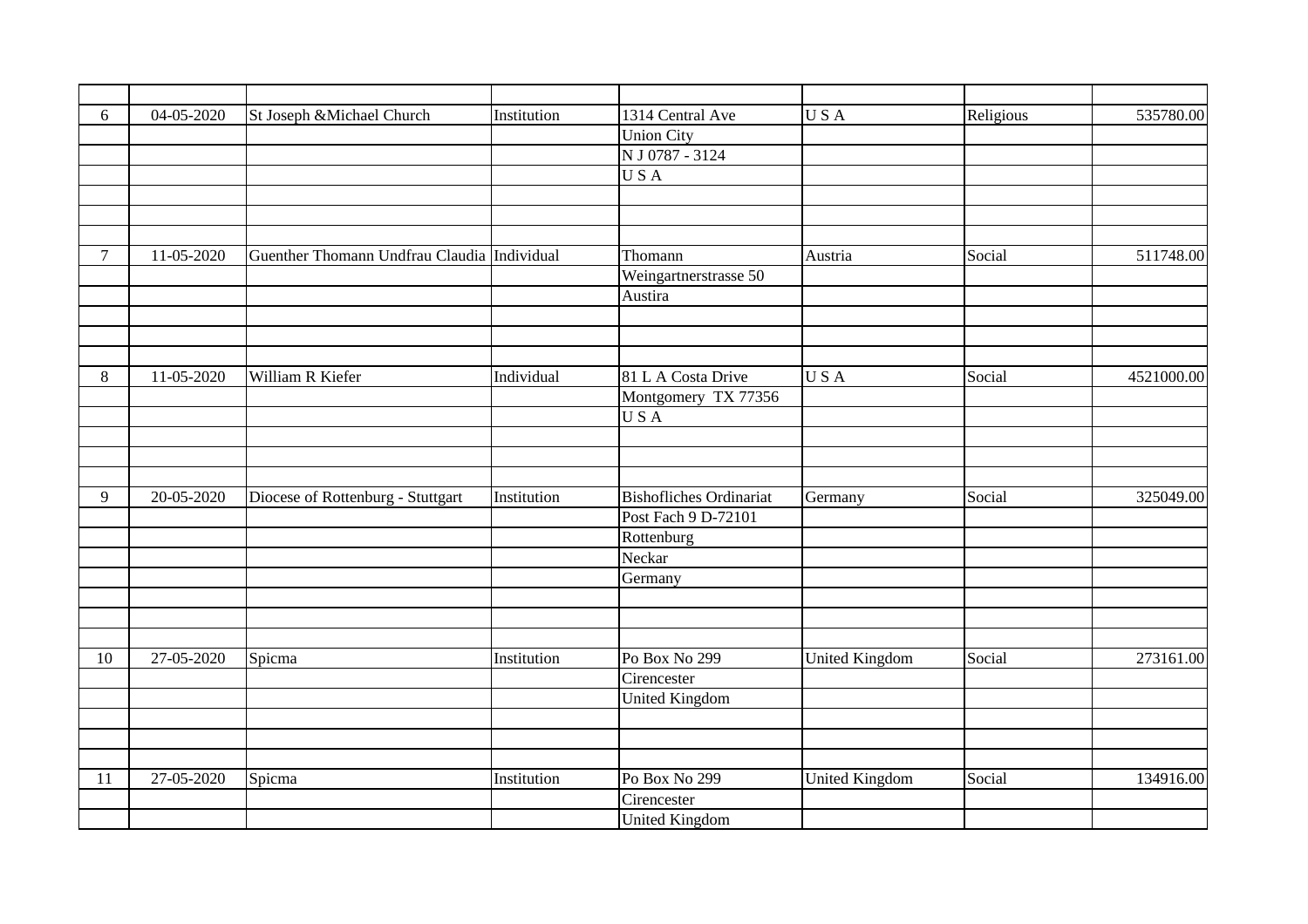| 12 | 28-05-2020 | Spicma                        | Institution | Po Box No 299         | <b>United Kingdom</b> | Social      | 272272.00  |
|----|------------|-------------------------------|-------------|-----------------------|-----------------------|-------------|------------|
|    |            |                               |             | Cirencester           |                       |             |            |
|    |            |                               |             | <b>United Kingdom</b> |                       |             |            |
|    |            |                               |             |                       |                       |             |            |
|    |            |                               |             |                       |                       |             |            |
|    |            |                               |             |                       |                       |             |            |
| 13 | 01-06-2020 | Vastenactie                   | Institution | Amaliastraat          | Netherland            | Social      | 344087.43  |
|    |            |                               |             | 132514 JC Den Haag    |                       |             |            |
|    |            |                               |             | Postbus 95408         |                       |             |            |
|    |            |                               |             | 2509 C K Den Haag     |                       |             |            |
|    |            |                               |             | Netherland            |                       |             |            |
|    |            |                               |             |                       |                       |             |            |
|    |            |                               |             |                       |                       |             |            |
|    |            |                               |             |                       |                       |             |            |
| 14 | 02-06-2020 | <b>Fondation Cuomo</b>        | Institution | Lesun's Palace        | Monaco                | Educational | 1834400.25 |
|    |            |                               |             | 4, Rue Des Orchidees  |                       |             |            |
|    |            |                               |             | MC 98000 Pte De       |                       |             |            |
|    |            |                               |             | Monaco                |                       |             |            |
|    |            |                               |             |                       |                       |             |            |
|    |            |                               |             |                       |                       |             |            |
|    |            |                               |             |                       |                       |             |            |
| 15 | 09-06-2020 | Diocese of Innsbruck          | Institution | Riedgasse 9           | Germany               | Religious   | 452121.00  |
|    |            |                               |             | 6020                  |                       |             |            |
|    |            |                               |             | Innsbruck             |                       |             |            |
|    |            |                               |             | Germany               |                       |             |            |
|    |            |                               |             |                       |                       |             |            |
|    |            |                               |             |                       |                       |             |            |
|    |            |                               |             |                       |                       |             |            |
| 16 | 11-06-2020 | Franciso Javier Bordas Cornet | Individual  | Klaudyny              | Poland                | Social      | 18545.00   |
|    |            |                               |             | 6/53 01-684           |                       |             |            |
|    |            |                               |             | Warszawa              |                       |             |            |
|    |            |                               |             |                       |                       |             |            |
|    |            |                               |             |                       |                       |             |            |
|    |            |                               |             | Poland                |                       |             |            |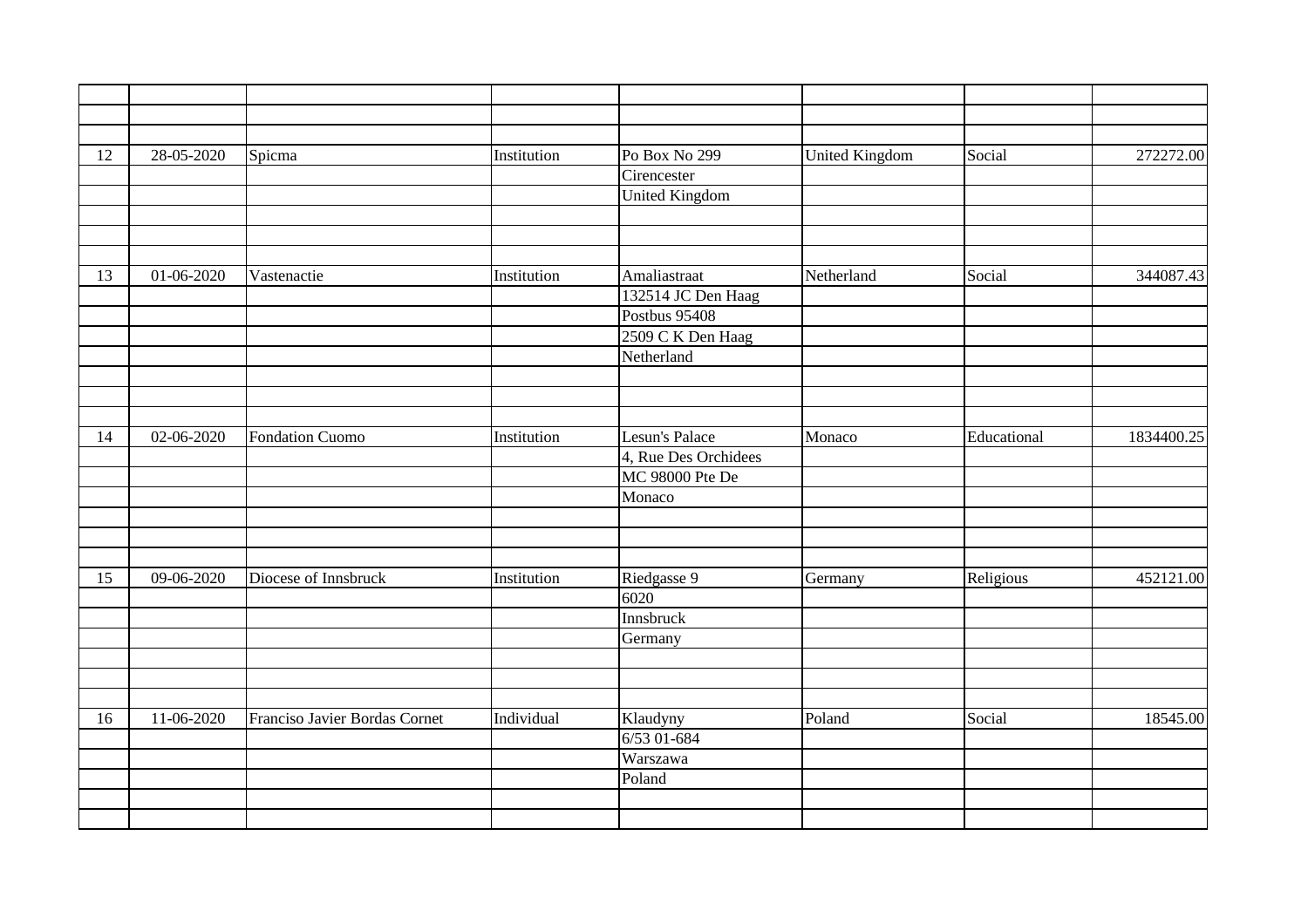|            |                                                                    |                                                                                                  |                                                                         |                                                                                                                                                                                                                                                                                                                                                               |                                                                                                  | 218004.00                                         |
|------------|--------------------------------------------------------------------|--------------------------------------------------------------------------------------------------|-------------------------------------------------------------------------|---------------------------------------------------------------------------------------------------------------------------------------------------------------------------------------------------------------------------------------------------------------------------------------------------------------------------------------------------------------|--------------------------------------------------------------------------------------------------|---------------------------------------------------|
|            |                                                                    |                                                                                                  |                                                                         |                                                                                                                                                                                                                                                                                                                                                               |                                                                                                  |                                                   |
|            |                                                                    |                                                                                                  |                                                                         |                                                                                                                                                                                                                                                                                                                                                               |                                                                                                  |                                                   |
|            |                                                                    |                                                                                                  |                                                                         |                                                                                                                                                                                                                                                                                                                                                               |                                                                                                  |                                                   |
|            |                                                                    |                                                                                                  |                                                                         |                                                                                                                                                                                                                                                                                                                                                               |                                                                                                  |                                                   |
|            |                                                                    |                                                                                                  |                                                                         |                                                                                                                                                                                                                                                                                                                                                               |                                                                                                  |                                                   |
|            |                                                                    |                                                                                                  |                                                                         |                                                                                                                                                                                                                                                                                                                                                               |                                                                                                  | 426026.00                                         |
|            |                                                                    |                                                                                                  |                                                                         |                                                                                                                                                                                                                                                                                                                                                               |                                                                                                  |                                                   |
|            |                                                                    |                                                                                                  |                                                                         |                                                                                                                                                                                                                                                                                                                                                               |                                                                                                  |                                                   |
|            |                                                                    |                                                                                                  |                                                                         |                                                                                                                                                                                                                                                                                                                                                               |                                                                                                  |                                                   |
|            |                                                                    |                                                                                                  |                                                                         |                                                                                                                                                                                                                                                                                                                                                               |                                                                                                  |                                                   |
|            |                                                                    |                                                                                                  |                                                                         |                                                                                                                                                                                                                                                                                                                                                               |                                                                                                  |                                                   |
|            |                                                                    |                                                                                                  |                                                                         |                                                                                                                                                                                                                                                                                                                                                               |                                                                                                  |                                                   |
|            |                                                                    |                                                                                                  |                                                                         |                                                                                                                                                                                                                                                                                                                                                               |                                                                                                  |                                                   |
|            |                                                                    |                                                                                                  |                                                                         |                                                                                                                                                                                                                                                                                                                                                               |                                                                                                  |                                                   |
|            |                                                                    |                                                                                                  |                                                                         |                                                                                                                                                                                                                                                                                                                                                               |                                                                                                  | 279732.00                                         |
|            |                                                                    |                                                                                                  |                                                                         |                                                                                                                                                                                                                                                                                                                                                               |                                                                                                  |                                                   |
|            |                                                                    |                                                                                                  |                                                                         |                                                                                                                                                                                                                                                                                                                                                               |                                                                                                  |                                                   |
|            |                                                                    |                                                                                                  |                                                                         |                                                                                                                                                                                                                                                                                                                                                               |                                                                                                  |                                                   |
|            |                                                                    |                                                                                                  |                                                                         |                                                                                                                                                                                                                                                                                                                                                               |                                                                                                  |                                                   |
|            |                                                                    |                                                                                                  |                                                                         |                                                                                                                                                                                                                                                                                                                                                               |                                                                                                  |                                                   |
|            |                                                                    |                                                                                                  |                                                                         |                                                                                                                                                                                                                                                                                                                                                               |                                                                                                  | 222442.00                                         |
|            |                                                                    |                                                                                                  |                                                                         |                                                                                                                                                                                                                                                                                                                                                               |                                                                                                  |                                                   |
|            |                                                                    |                                                                                                  |                                                                         |                                                                                                                                                                                                                                                                                                                                                               |                                                                                                  |                                                   |
|            |                                                                    |                                                                                                  |                                                                         |                                                                                                                                                                                                                                                                                                                                                               |                                                                                                  |                                                   |
|            |                                                                    |                                                                                                  |                                                                         |                                                                                                                                                                                                                                                                                                                                                               |                                                                                                  |                                                   |
|            |                                                                    |                                                                                                  |                                                                         |                                                                                                                                                                                                                                                                                                                                                               |                                                                                                  |                                                   |
|            |                                                                    |                                                                                                  |                                                                         |                                                                                                                                                                                                                                                                                                                                                               |                                                                                                  | 186496.00                                         |
|            |                                                                    |                                                                                                  |                                                                         |                                                                                                                                                                                                                                                                                                                                                               |                                                                                                  |                                                   |
|            |                                                                    |                                                                                                  |                                                                         |                                                                                                                                                                                                                                                                                                                                                               |                                                                                                  |                                                   |
|            |                                                                    |                                                                                                  |                                                                         |                                                                                                                                                                                                                                                                                                                                                               |                                                                                                  |                                                   |
|            |                                                                    |                                                                                                  |                                                                         |                                                                                                                                                                                                                                                                                                                                                               |                                                                                                  |                                                   |
|            |                                                                    |                                                                                                  |                                                                         |                                                                                                                                                                                                                                                                                                                                                               |                                                                                                  |                                                   |
| 23-06-2020 | Spicma                                                             | Institution                                                                                      | Po Box No 299                                                           |                                                                                                                                                                                                                                                                                                                                                               | Social                                                                                           | 184356.00                                         |
|            |                                                                    |                                                                                                  | Cirencester                                                             |                                                                                                                                                                                                                                                                                                                                                               |                                                                                                  |                                                   |
|            |                                                                    |                                                                                                  |                                                                         |                                                                                                                                                                                                                                                                                                                                                               |                                                                                                  |                                                   |
|            | 11-06-2020<br>12-06-2020<br>15-06-2020<br>16-06-2020<br>17-06-2020 | Diocese of Dallas<br><b>Bistum Augsburg</b><br>Spicma<br><b>Communities Rising INC</b><br>Spicma | Institution<br>Institution<br>Institution<br>Institution<br>Institution | 3725 Blackburn St<br>Dallas, TX 75219<br>USA<br><b>Briefanschrift</b><br>Postfach 110349-860028<br>Augsburg<br>Haus-/Paketanchrift:<br>Peutingerstr -<br>Germany<br>Po Box No 299<br>Cirencester<br><b>United Kingdom</b><br>2908 Rathton Road<br>Camp Hill PA 17011<br>USA<br>Po Box No 299<br>Cirencester<br><b>United Kingdom</b><br><b>United Kingdom</b> | USA<br>Germany<br><b>United Kingdom</b><br>USA<br><b>United Kingdom</b><br><b>United Kingdom</b> | Social<br>Religious<br>Social<br>Social<br>Social |